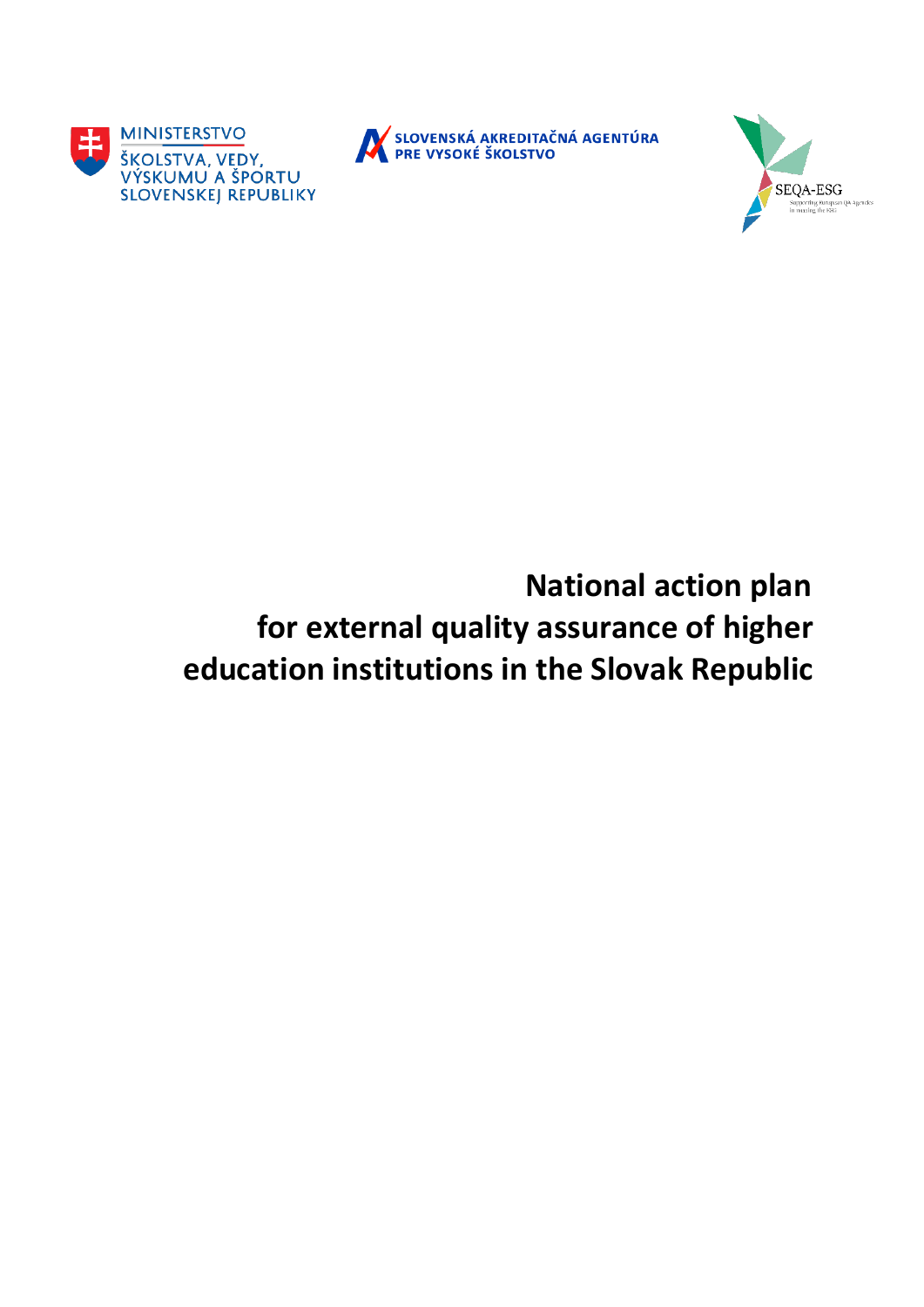

With the support of the Erasmus+ programme of the European Union

The European Commission's support for the production of this publication does not constitute an endorsement of the contents, which reflect the views only of the authors, and the Commission cannot be held responsible for any use which may be made of the information contained therein.

National action plan for external quality assurance of higher education institutions in the Slovak Republic is one of the deliverables of the project 'Supporting European QA Agencies in meeting the ESG', reference number 898925-SEQA-ESG-EPLUS2020-EHEA09-2019.

The present document can be downloaded from the [organisation's] website at: [link]

© The Ministry of Education, Science, Research and Sport of the Slovak Republic 2021, Bratislava.

Quotation allowed only with source reference.

The Ministry of Education, Science, Research and Sport of the Slovak Republic

Stromová 1

813 30 Bratislava

Authors: Peter Ondreička, Andrej Piovarči, Ivana Radová

Edited by: Marcel Vysocký, Jozef Jurkovič, Robert Redhammer,

Slovak republic, Bratislava, 2021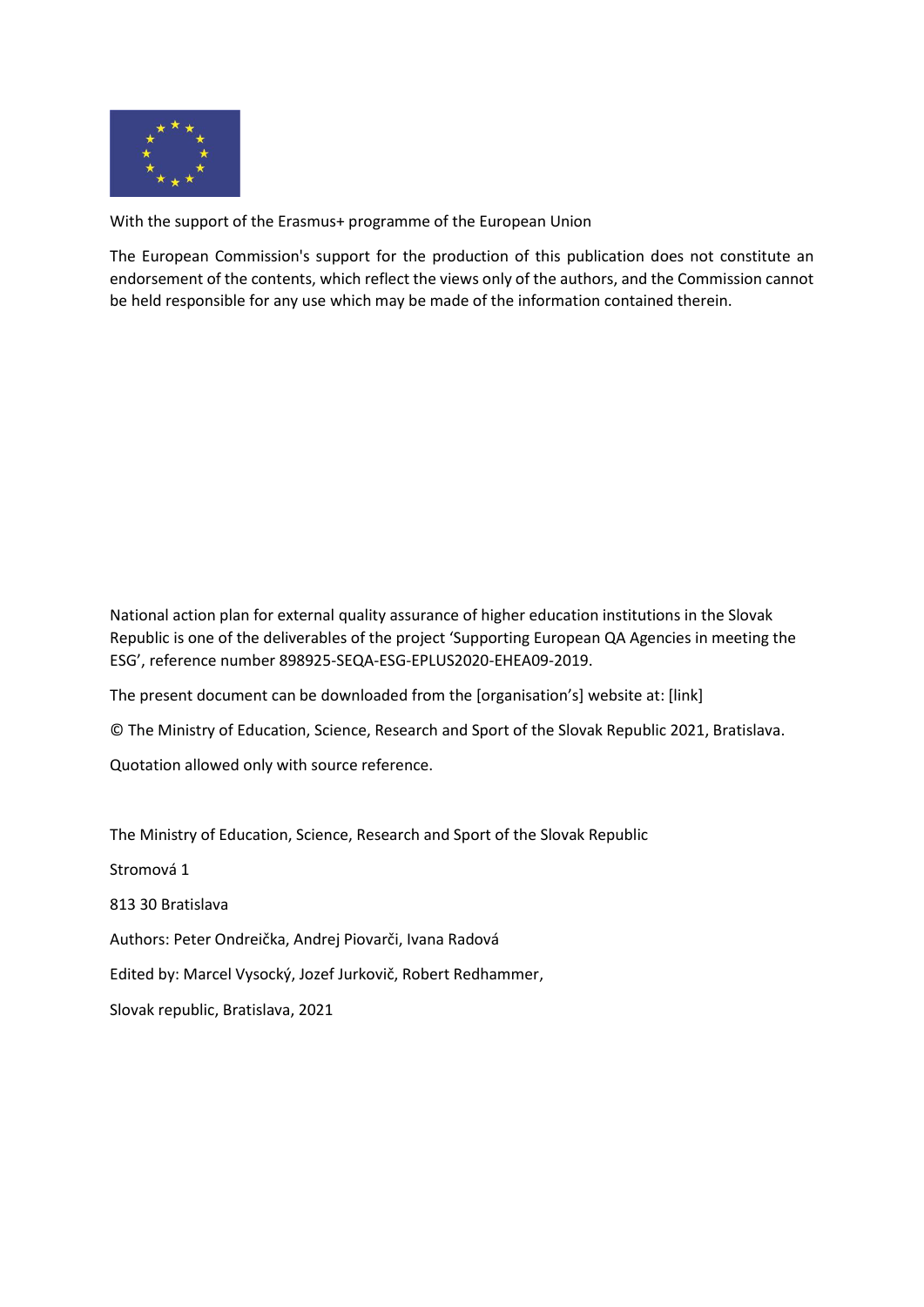# **Contents**

| 1. |     |                                                                                                    |  |  |
|----|-----|----------------------------------------------------------------------------------------------------|--|--|
|    | 1.1 |                                                                                                    |  |  |
|    | 1.2 | Quality assurance system of higher education in the Slovak Republic  4                             |  |  |
|    | a)  | Legal framework ensuring compliance with the ESG 2015 and the independence of the                  |  |  |
|    | b)  | Compliance of the evaluation methodology and procedures with the procedures set out in             |  |  |
|    | c)  |                                                                                                    |  |  |
|    | d)  | Principles and criteria for the registration, to the list of reviewers, selection and training of  |  |  |
|    | e)  | Involvement of stakeholders in the external quality assurance system 9                             |  |  |
| 2. |     |                                                                                                    |  |  |
|    | 2.1 | Context of the current state of external quality assurance development in the Slovak               |  |  |
|    | 2.2 |                                                                                                    |  |  |
|    | 1.  | Explaining the principles and strengthening the internal quality assurance systems at higher       |  |  |
|    | 2.  | Level of stakeholder involvement in quality assurance at higher education institutions 14          |  |  |
|    | 3.  | Quality of experts' activities - reviewers of external quality assurance of higher education<br>14 |  |  |
|    | 4.  |                                                                                                    |  |  |
|    | 5.  |                                                                                                    |  |  |
| 3. |     |                                                                                                    |  |  |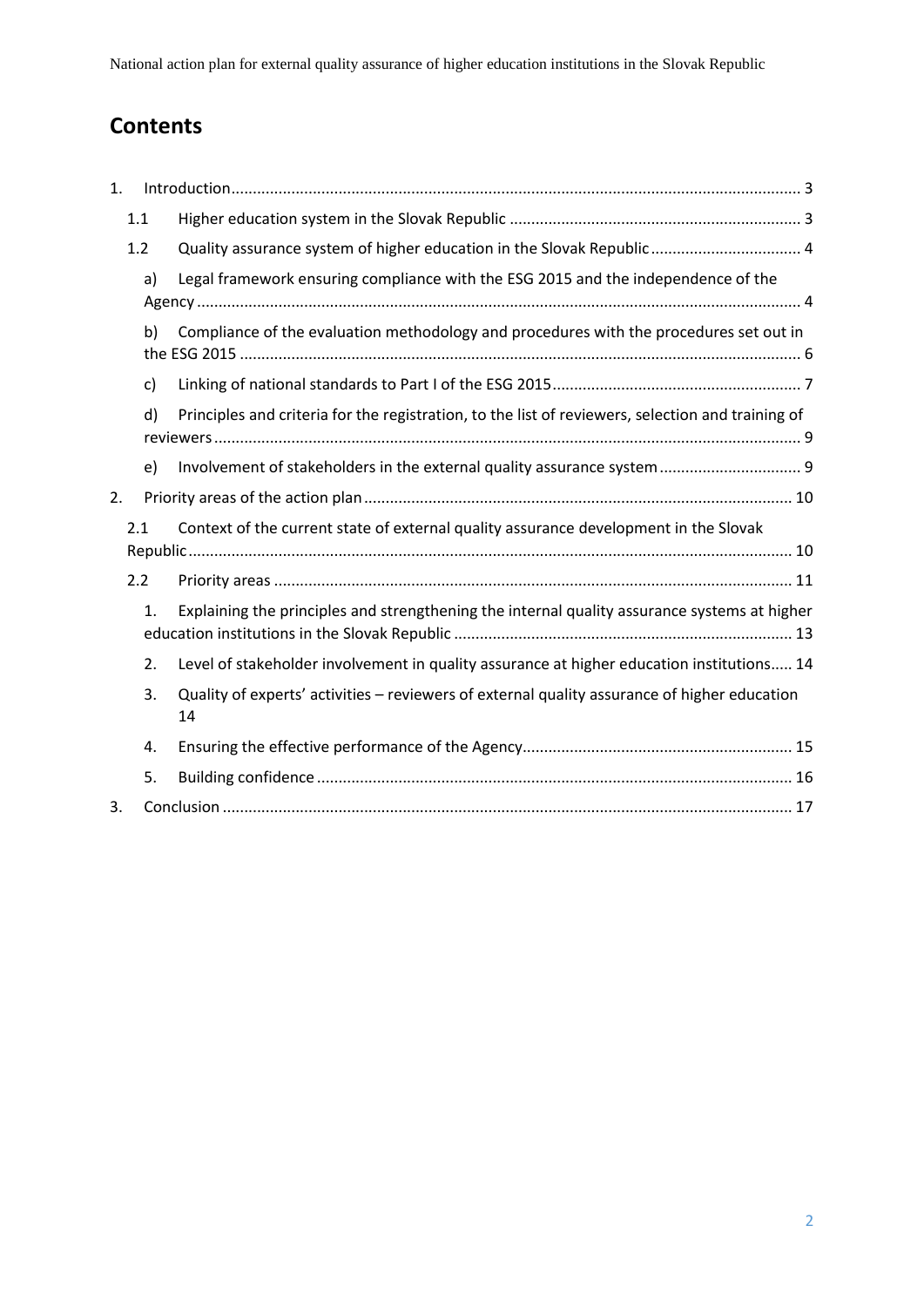## <span id="page-3-0"></span>**1. Introduction**

This action plan is one of the deliverables of the international project *Supporting Countries and their Agencies for Quality Assurance in Higher Education in Meeting the ESG 2015 (Supporting European QA Agencies in Meeting the ESG - SEQA-ESG),* which aims to support national quality assurance agencies for higher education and representatives of state institutions, as framers of national policies, in creating a quality assurance system for higher education in accordance with the ESG 2015 (*The Standards and guidelines for quality assurance in the European Higher Education Area*, hereinafter the "ESG 2015").

The Ministry of Education, Science, Research and Sport of the Slovak Republic (hereinafter referred to as the "Ministry") and the Slovak Accreditation Agency for Higher Education (hereinafter referred to as the "Agency") participated in the creation of the action plan. The objectives set out herein are based on the conclusions of a meeting with experts from *the European Association for Quality Assurance in Higher Education* - ENQA and *the European Quality Assurance Register for Higher Education -* EQAR, discussions with stakeholders, and comparisons of practices and experience from other countries. A meeting with experts took place on  $25<sup>th</sup>$  and  $26<sup>th</sup>$  November 2020, with the participation of representatives of the invited stakeholders. The Slovak Rectors' Conference, the Higher Education Council, and the Student Council of Higher Education were delegated among the invitees. Representatives of employers from the Federation of Employer Associations of the Slovak Republic, the National Union of Employers, the Slovak Chamber of Commerce and Industry, and the Sectordriven Innovation project were also invited.

The preparation of the action plan began in December 2020 following the conclusions from the meeting with ENQA and EQAR experts. The action plan was discussed with representatives of the relevant stakeholders, in particular, official representative organizations of higher education institutions as well as employers. The main objective of the action plan is to establish the objectives and steps within the ongoing transformation of the quality assurance system. Its task is to identify the most problematic areas and present measurable indicators (desired outcomes) that will ensure a functional and effective system of external quality assurance of higher education at the national level.

#### <span id="page-3-1"></span>**1.1 Higher education system in the Slovak Republic**

There are 34 higher education institutions in the Slovak Republic, of which 20 are public, 3 are state institutions and 11 are private institutions.<sup>1</sup> A graduate obtains a higher education degree by completing a study programme within a field of study or a combination of two fields of study. A new system of study fields containing 48 study fields entered into force on  $1<sup>st</sup>$  September 2019. Three degrees – bachelor's, master's/engineering, and doctoral are awarded for the successful completion of higher education study. Higher education institutions offered a total of 6,498 accredited study programmes as of 1 March 2021. Of these, 2,305 were at the first level of study (NQF/EQF<sup>2</sup> level: 6), 1,937 were at the second or combined first and second level of study (NQF/EQF level: 7), and 2,256 were at the third level of study (NQF/EQF level: 8).

**.** 

 $1$  In addition to them, five branches of foreign universities whose activities are regulated by the legal regulations of the state in which they are established, are authorized to provide higher education in the territory of the Slovak Republic.

<sup>2</sup> National Qualifications Framework and European Qualifications Framework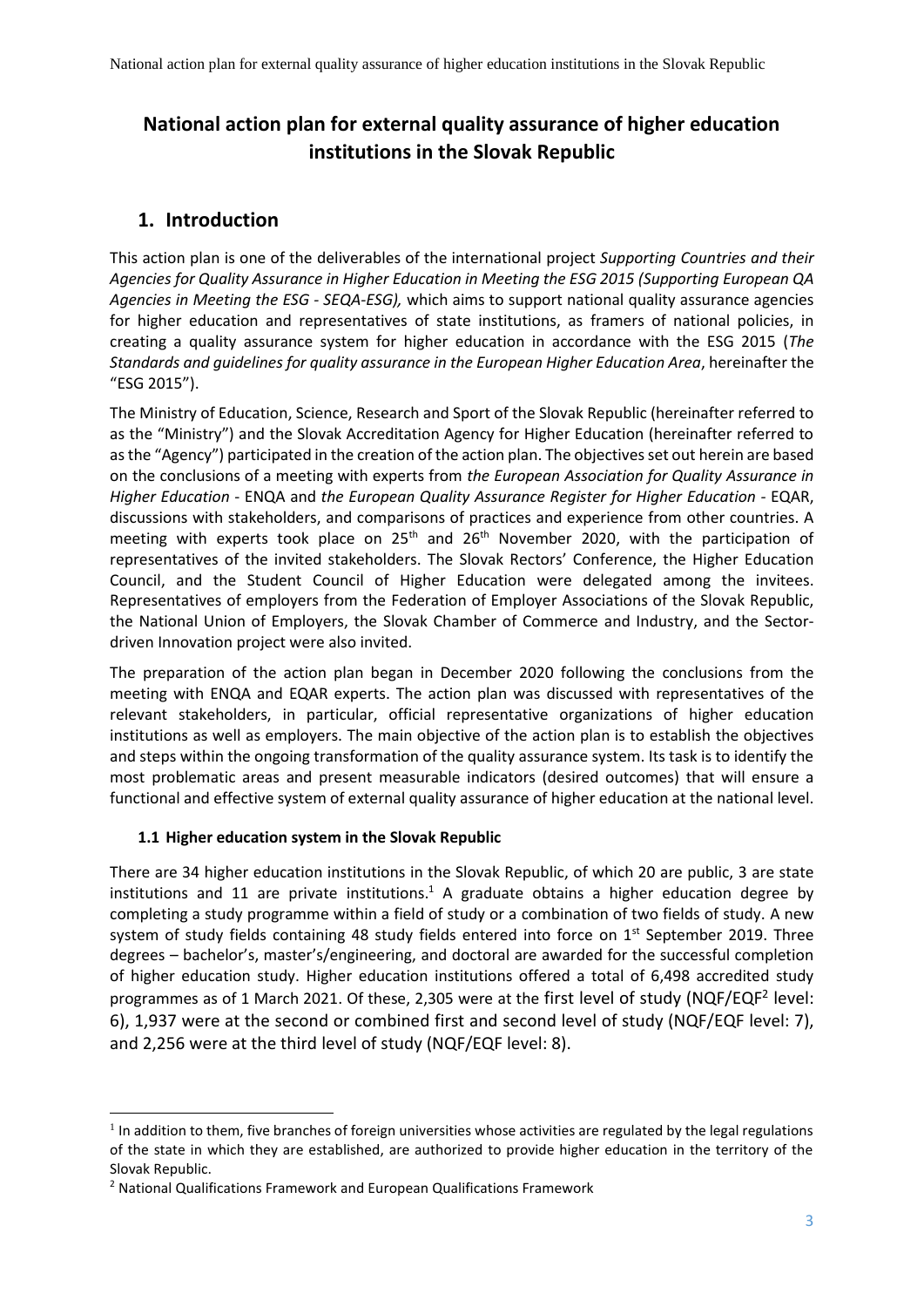Higher education institutions offer 3,454 full-time accredited study programmes and 3,044 part-time study programmes. In the full-time form, study according to the recommended study plan depends on the complexity of the student's work in the range of 1500 to 1800 hours per academic year, including independent study and independent creative activity. In the external form, study according to the recommended study plan depends on the complexity of the student's work in the range of 750 to 1440 hours per academic year, including independent study and independent creative activity.

In the 2002/2003 academic year, the Slovak Republic instituted a credit system expressing the standard student workload in ECTS, which represents 60 credits for one academic year in the full-time form of study.

The standard length of study for bachelor's degree programmes is

- three academic years (180 credits) or four academic years (240 credits) in full-time form; and
- four academic years (180 credits) or five academic years (240 credits) in part-time form.

The standard length of study for master's degree programmes is

- one (60 credits), two (120 credits), or three (180 credits) academic years in full-time form; and
- two (60 credits), three (120 credits), or four (180 credits) academic years in part-time form.

The standard length of study for combined bachelor's and master's degree programmes is

- five academic years (300 credits) or six academic years (360 credits) in full-time form; and
- seven academic years (300 credits) or eight academic years (360 credits) in part-time form.

The standard length of study for Ph.D. programmes is

- three academic years (180 credits) or four academic years (240 credits) in full-time form; and
- four academic years (180 credits) or five academic years (240 credits) in part-time form.

The system of habilitation proceedings and proceedings for the appointment of professors (inauguration proceedings) is a specific feature of Slovak higher education. Those institutions with accreditation for such proceedings in a particular field may award graduates with the scientificpedagogical or artistic-pedagogical title of associate professor and professor. In the past, the prerequisite for filling the position of associate professor or professor was obtaining the relevant title, which partially limited the possibility of filling these positions by experts from abroad and high quality teachers who had not yet undergone habilitation proceedings or inauguration proceedings. At present, this position can also be held by persons who have not yet obtained the relevant title, but who meet the criteria for filling the position. The Agency also reflected the need for the accreditation of habilitation proceedings and inauguration proceedings by issuing separate accreditation standards.

#### <span id="page-4-0"></span>**1.2 Quality assurance system of higher education in the Slovak Republic**

#### <span id="page-4-1"></span>**a) Legal framework ensuring compliance with the ESG 2015 and the independence of the Agency**

The general legal framework for the activities of higher education institutions is stipulated in Act No. 131/2002 Coll. on Higher Education Institutions and Amendments to Certain Acts and Decrees of the Ministry. The activities of the Agency and the quality assurance system are enshrined in Act No. 269/2018 Coll. on Quality Assurance of Higher Education, the amendment to Act No. 343/2015 Coll. on Public Procurement and the amendments to certain acts, as amended (hereinafter referred to as the "Quality Assurance Act").

The Quality Assurance Act established the Agency as an independent public-law institution. In relation to the Agency's organization, the Quality Assurance Act defined the Agency's authorities, the method of filling the positions of these authorities and the Agency's financing.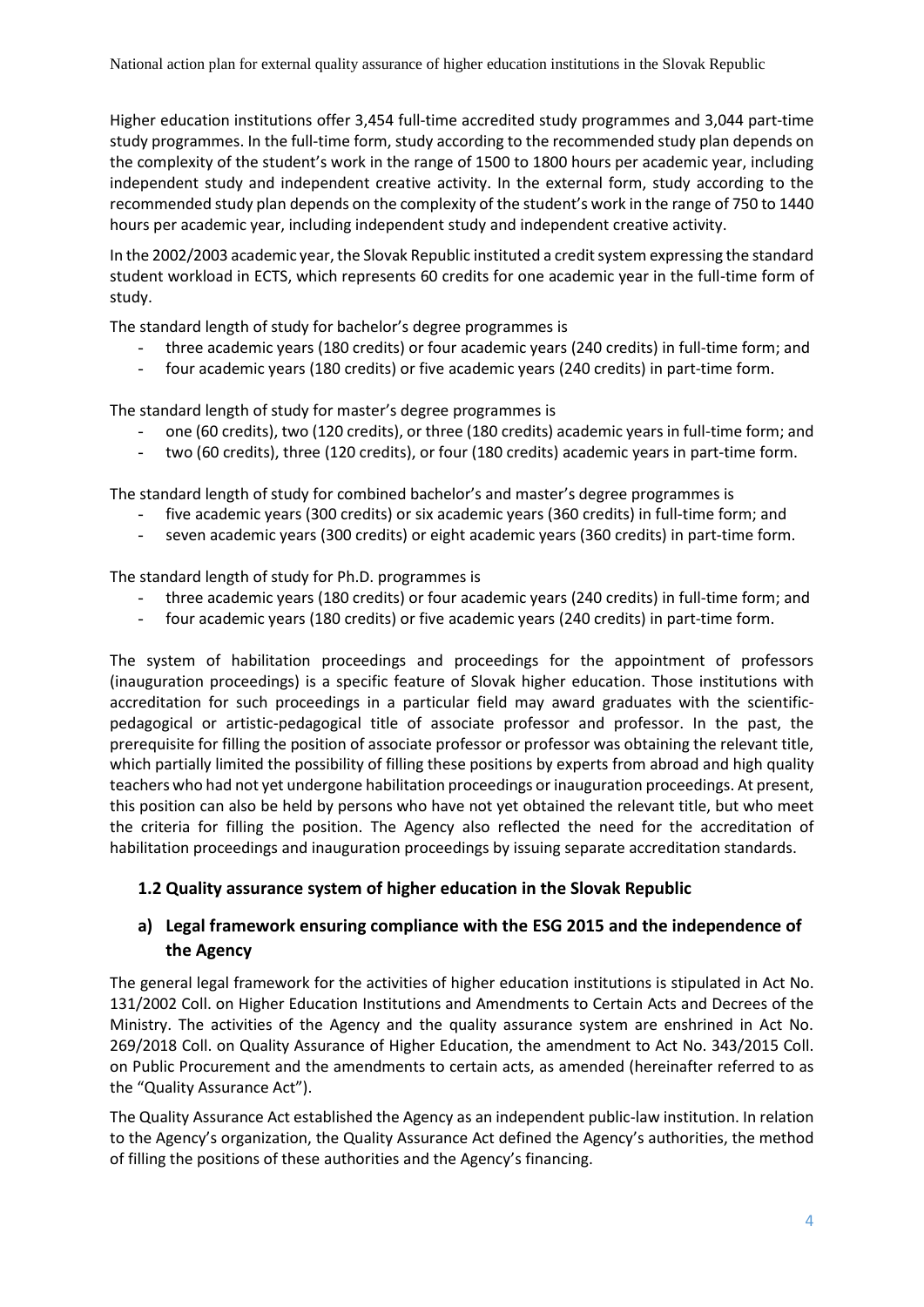The supreme decision-making authority of the Agency is the Executive Board, which has nine members. Each of the representations of higher education institutions, i.e the Higher Education Council, the Slovak Rectors' Conference, and the Student Council of Higher Education, nominates two members of the Executive Board, while two members of the Executive Board are nominated by the employers' representatives. The ninth member is the chair of the Executive Board. Proposals for members of the Executive Board on behalf of employers' representatives are submitted by

- representative associations of employers;
- professional organizations established by law;
- the Slovak Academy of Sciences;
- legal entities to which the Ministry has issued a certificate of competence to perform research and development, except for higher education institutions and organizations of the Slovak Academy of Sciences; and
- State-recognized churches and religious societies.

Proposals submitted by higher education institutions representatives may only be rejected by the Minister of Education, Science, Research and Sport of the Slovak Republic (hereinafter referred to as the "Minister") if the nominees do not meet the requirements set out in § 7 para. 5 or para. 6 of the Quality Assurance Act. The members of the Executive Board act independently and are not bound by the orders of the organizations that nominated them for the position, which is also enshrined in the legislation. The term of office of a member of the Executive Board is six years.

The chair of the Executive Board is appointed by the Minister of Education based on the results of the selection proceeding. The selection commission for the position of chair of the Executive Board has five members appointed by the Minister of Education. The Higher Education Council, the Slovak Rectors' Conference, the Student Council of Higher Education, and a representative association of employers each nominate one member of the commission. The fifth member of the commission is appointed by the Minister without a proposal.

Stakeholders shall also participate in the selection proceedings for members of the Agency's Board of Appeals and the Agency's controller by nominating members of the selection commissions. In both cases, the selection commission has three members appointed by the Minister of Education. The Higher Education Council, the Slovak Rectors' Conference, and the Student Council of Higher Education each nominate one member.

Pursuant to § 16 para. 2 of the Quality Assurance Act, the Minister may only dismiss a member of the Executive Board based on the proposal of the Executive Board or the Agency's controller if the competent authority finds that such member has violated legal or internal regulations of the Agency.

Pursuant to the Quality Assurance Act, the Agency's financing is provided from the following sources:

- fees for Agency activities;
- funds from the chapter of the Ministry of the state budget according to the Act on the state budget for the relevant budget year to ensure its activities;
- income from business activities; and
- other income.

The Quality Assurance Act defines the competencies of the Agency. Pursuant to  $\S$  4 of the Quality Assurance Act, the Agency decides on

- internal system compliance and implementation with the standards for the internal system;
- granting or not granting accreditation of a study programme;
- granting, not granting or withdrawing accreditation of habilitation proceedings and inauguration proceedings;
- imposition of corrective actions;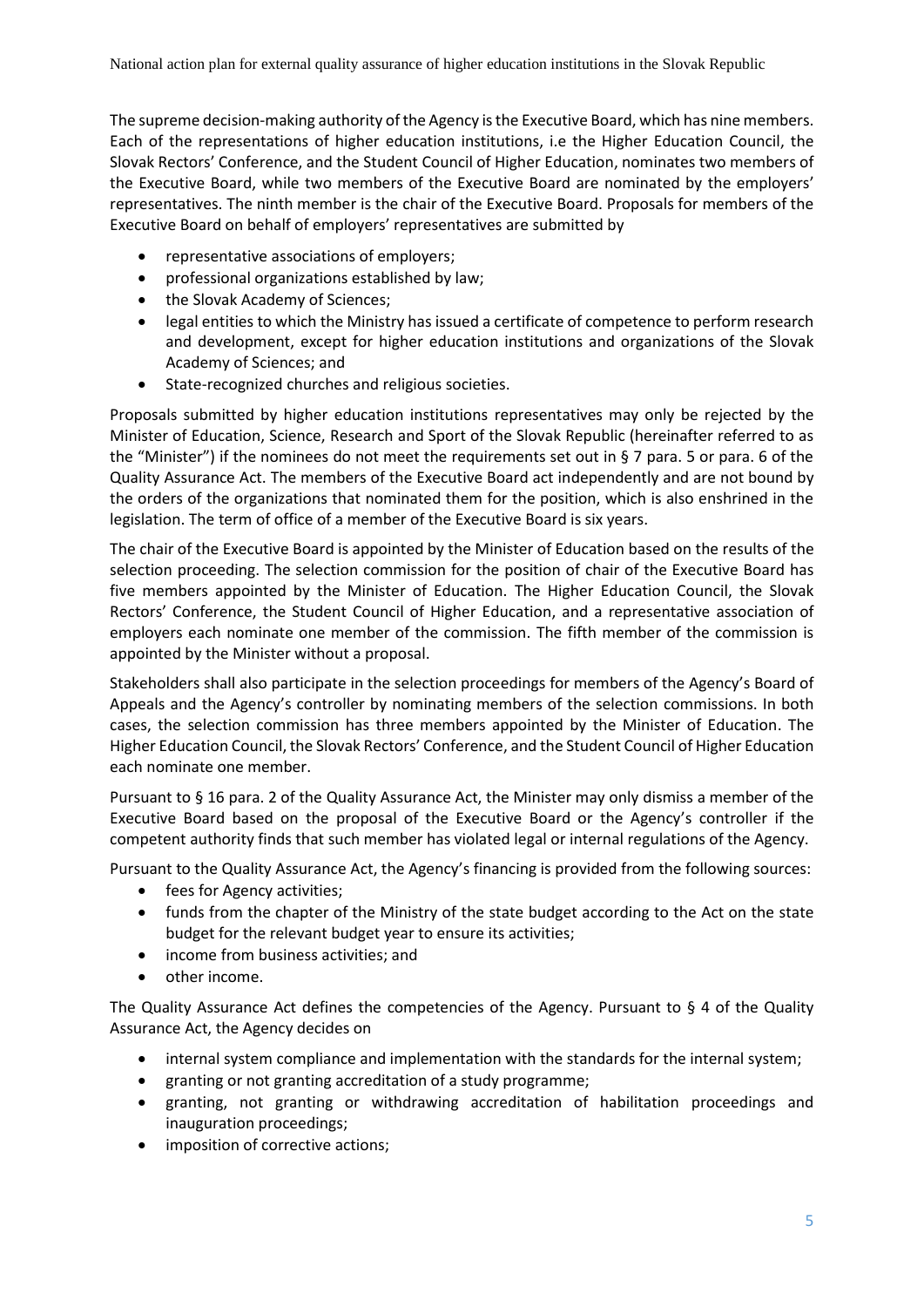- suspension of the procedure for the application for consent to operate as a private institution (hereinafter referred to as "state consent"); and
- objection to bias against the proposed composition of the review panel.

Neither the Ministry, the Minister nor any other institution has the competence to interfere in the decision-making processes and activities of the Agency.

#### <span id="page-6-0"></span>**b) Compliance of the evaluation methodology and procedures with the procedures set out in the ESG 2015**

The process of external quality assurance of higher education in the Slovak Republic takes into account the requirements of the ESG 2015 (section 2.3), according to which, these processes should be reliable, useful, predefined, consistently applied, and published. These processes specifically include:

- self-assessment or equivalent,
- external evaluation, which usually involves a site visit of the higher education institution,
- an evaluation report based on an external evaluation,
- consistent performance of follow-up actions.

As part of the evaluation of an institution's internal quality assurance system or its application for granting the accreditation of a study programme, the relevant application also includes the institution's self-assessment report (pursuant to  $\S$  24 (4) and  $\S$  30 (2) of the Quality Assurance Act). The Executive Board of the Agency shall create review panels of persons registered in the list of reviewers of the Agency for the purpose of evaluating the application of a higher education institution. A review panel will not be created if a higher education institution requests that another accreditation agency draw up an evaluation report for the purpose of evaluating the internal system.

The chair and members of a review panel are appointed and removed by the chair of the Executive Board with the prior agreement of the Executive Board (pursuant to § 8 (1) of the Quality Assurance Act). At least one student shall be a member of each review panel, (except for proceedings for granting or withdrawing the accreditation of habilitation proceedings and inauguration proceedings).

At the institution's application or initiative, a review panel shall elaborate an evaluation report, based on which the Executive Board shall decide or express its opinion. The evaluation report is elaborated based on the expert evaluation of supporting documentation, available data and information, a higher education institution site visit, and consultations with stakeholders. The review panel shall also indicate in the evaluation report the facts that were the basis for its conclusions, the procedure for evaluating the documentation, the evaluation of the level of compliance with individual standards, identified deficiencies, recommendations for the proceeding's participants, a proposal of the Agency decisions or statements and the names and surnames of the review panel members (pursuant to § 24 (5) of the Quality Assurance Act).

As a participant in the proceedings, the higher education institution may submit its opinion on the evaluation report within 15 working days from the date of delivery of the evaluation report.

The Quality Assurance Act imposes an obligation on the Agency to publish information on the proceedings (pursuant to  $\S$  4 (2)). The Agency publishes on its website the relevant institution's applications, the evaluation reports of the review panels after discussions with the Executive Board, documents for the Agency's decision or opinion and the opinion of the Agency's Committee for Opposition Assessment (Board of Appeals) pursuant to § 21 para. 1 (b) and other information.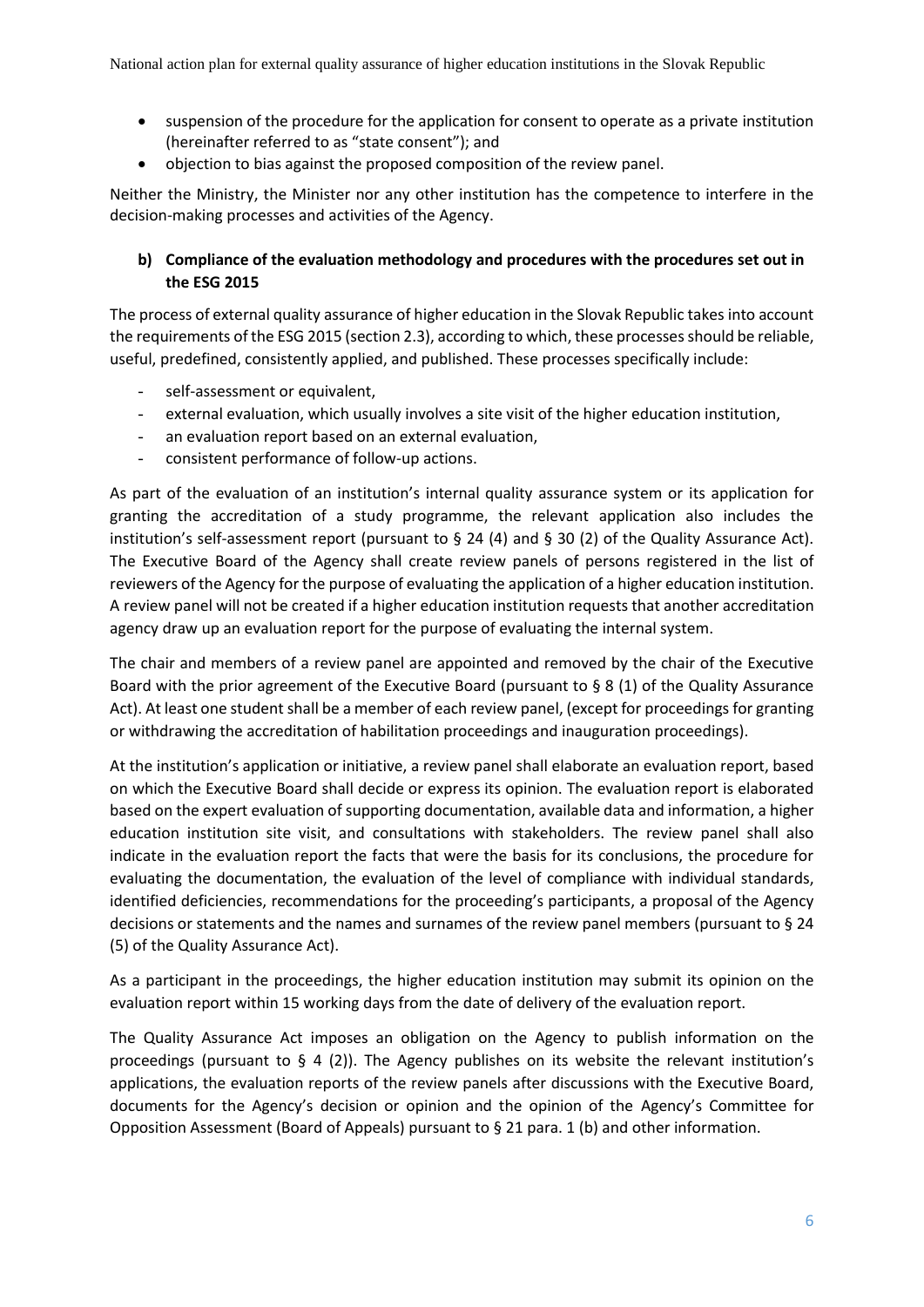The Quality Assurance Act also defines the subsequent corrective actions that may be imposed on the institution based on the Agency's decision and the subsequent activities of the institution and the Agency. Pursuant to § 25 (2) of the Quality Assurance Act, corrective actions include:

a) ordering of the elimination of deficiencies that caused the non-compliance of the internal system or its implementation with the Standards for the internal system;

- b) suspension of the delivery of a study programme;
- c) ordering of the revocation of a study programme;
- d) revocation of a study programme; and
- e) restrictions on the design and modification of study programmes.

Pursuant to § 24 (2) of the Quality Assurance Act, the Agency also performs ongoing monitoring of the institution's compliance with the Standards for the internal system at least once every two years.

The higher education institution may submit its objection to a decision or statement of the Agency within 15 working days from the date of delivery of the decision or statement, and the Board of Appeals shall address such objections within 90 days from the date of their delivery by the Agency.

These procedures and processes take into account the requirements of the ESG 2015 (section 2.3) and the Agency's role in the coming period will be to ensure the effective implementation of these procedures and processes.

#### **c) Linking of national standards to Part I of the ESG 2015**

<span id="page-7-0"></span>With effect from 1 September 2020, the Agency issued Standards for the internal system; Standards for the study programme and Standards for habilitation proceedings and inauguration proceedings. The compliance of individual articles of the standards with ESG 2015 is described in the following table.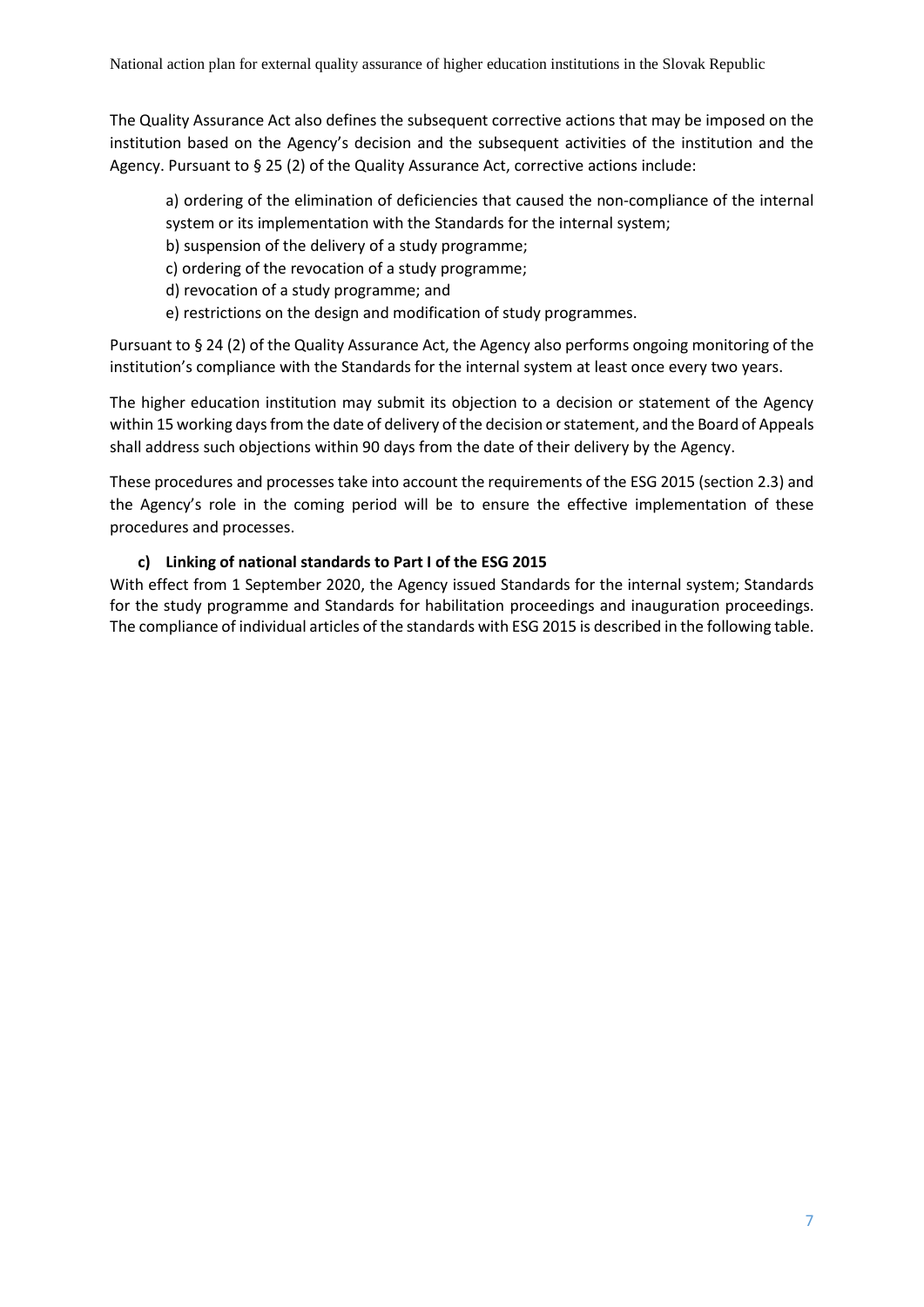| <b>EHEA</b>                                                           | <b>Slovak Republic</b>                                                                    | <b>Slovak Republic</b>                                                                    |
|-----------------------------------------------------------------------|-------------------------------------------------------------------------------------------|-------------------------------------------------------------------------------------------|
| <b>Standards and Guidelines for QA in the EHEA</b><br>(ESG2015)       | <b>Standards for the Higher Education Internal Quality</b><br><b>Assurance System</b>     | <b>Standards for Study Programmes</b>                                                     |
| 1.1 Policy for quality assurance                                      | Article 2 Quality assurance policies                                                      |                                                                                           |
| 1.2 Design and approval of programmes                                 | Article 3 Design, modification and approval of study<br>programmes                        | Article 2 Proposals and modifications                                                     |
|                                                                       |                                                                                           | Article 3 Approval of study programmes                                                    |
| 1.3 Student-centred learning, teaching, and<br>assessment             | Article 4 Student-centred learning, teaching and<br>assessment                            | Article 4 Student-centred learning, teaching and<br>assessment                            |
| 1.4 Student admission, progression, recognition,<br>and certification | Article 5 Student admission, progression, recognition<br>and awarding of academic degrees | Article 5 Student admission, progression, recognition<br>and awarding of academic degrees |
| 1.5 Teaching staff                                                    | Article 6 Teaching staff                                                                  | Article 6 Teaching staff                                                                  |
|                                                                       |                                                                                           | Article 7 Research, artistic and other activities of<br>a higher education institution    |
| 1.6 Learning resources and student support                            | Article 7 Learning resources and student support                                          | Article 8 Learning resources and student support                                          |
| 1.7 Information management                                            | Article 8 Information management                                                          | Article 9 Information management                                                          |
| 1.8 Public information                                                | Article 9 Public information                                                              | Article 10 Public information                                                             |
| 1.9 On-going monitoring and periodic review of<br>programmes          | Article 10 On-going monitoring and periodic review<br>and approval of study programmes    | Article 11 On-going monitoring and periodic review<br>and approval of study programmes    |
| 1.10 Cyclical external quality assurance                              | Article 11 Periodic external quality assurance                                            |                                                                                           |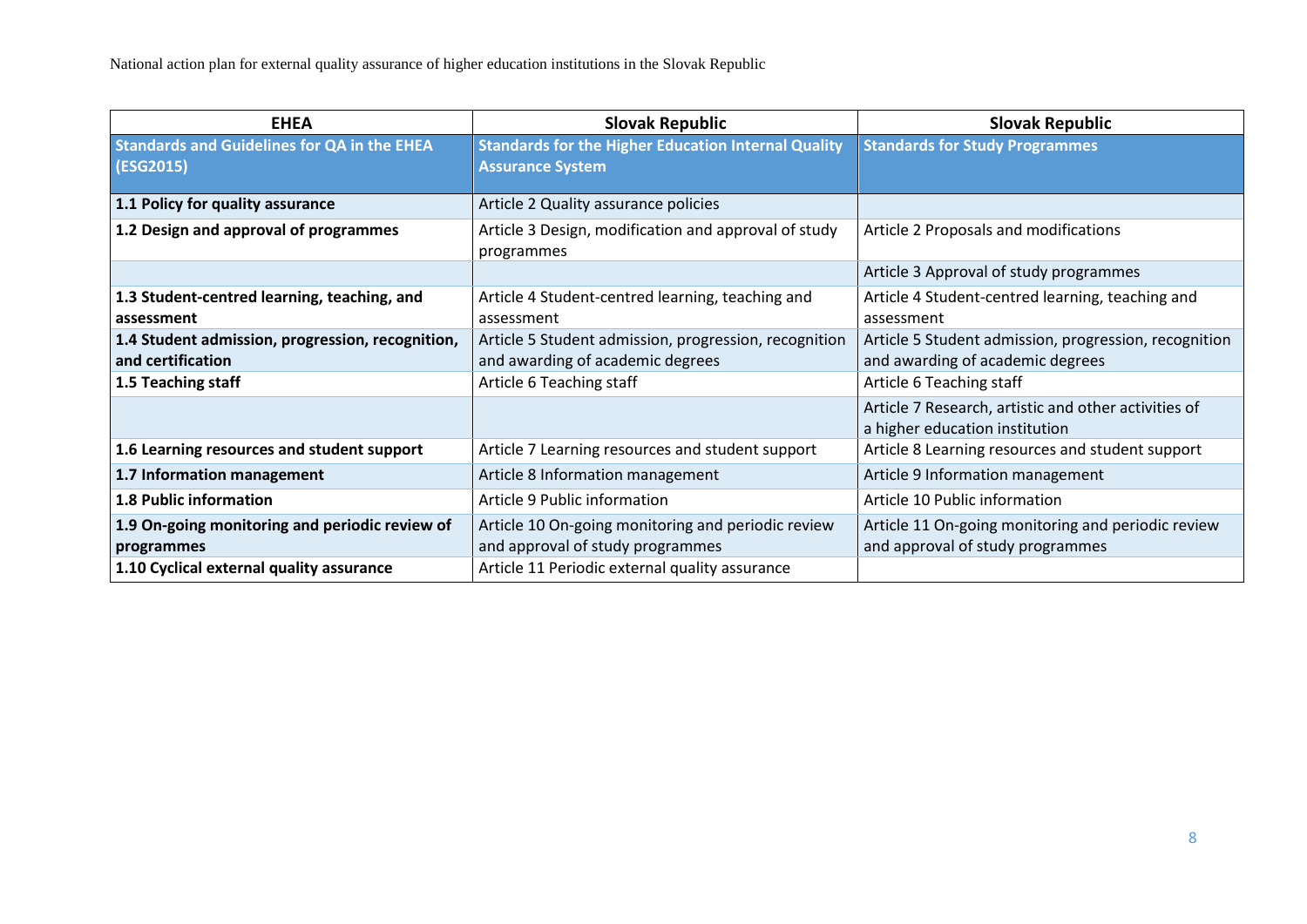### <span id="page-9-0"></span>**d) Principles and criteria for the registration, to the list of reviewers, selection and training of reviewers**

Individual applications and initiatives of higher education institutions are evaluated by review panels. The procedure of selecting experts for the purpose of creating review panels is determined by *Principles for Registration in the List of Reviewers, Removal from the List of Reviewers, and the Creation of Executive Board Review Panels* issued by the Agency*.* A person may be registered in the list of reviewers for 6 years, and such registration may be renewed. A person may be registered in the list of reviewers if s/he meets at least one of the following minimum requirements:

- has obtained a doctorate and has been working for at least 5 of the previous 15 years as an associate professor or professor at a higher education institution in the Slovak Republic;
- has obtained a master's degree and is an expert in economic or social practice;
- has obtained a doctorate, has been awarded a I or IIa degree scientific qualification, and has been working for at least 5 of the previous 15 years as a researcher in a research institution or at a higher education institution in the Slovak Republic;
- has obtained a doctorate and has been working for at least 5 of the previous 15 years as a professor or associate professor or in another similar position at a higher education institution abroad;
- has obtained a doctorate and has been working abroad for at least 5 of the previous 15 years as a researcher at a research institution other than a higher education institution;
- has obtained a master's degree and has demonstrable experience in the previous 15 years with the design, development and implementation of higher education quality assurance systems or quality assurance systems in institutions similar in size and complexity to higher education institutions;
- has obtained a master's degree, has been working in the field of art for at least 5 of the previous 15 years and his/her artistic activities are of demonstrable quality and internationally recognized; or
- is a student at a higher education institution.

The chair and members of the review panel are appointed and removed by the chair of the Executive Board with the prior agreement of the Executive Board. At least one student must be a member of each review panel, except for review panels evaluating habilitation proceedings and inauguration proceedings. Each review panel must also include a significant professional expert from practice. When creating review panels, the type of proceedings, the specificities of the study field and the reviewer's profile shall be taken into account. Only an expert who has already received the relevant training and does not have any conflicts of interest may be a member of a review panel.

#### <span id="page-9-1"></span>**e) Involvement of stakeholders in the external quality assurance system**

The involvement of stakeholders in the quality assurance system of higher education in the Slovak Republic has several levels. At the level of the Agency's authorities, stakeholders are actively involved in the creation of the Agency's authorities (see point a) of this chapter).

At the Agency level, stakeholders are involved in the creation and activity of review panels. The review panels consist of academic staff (persons working in the last 15 years for at least 5 years as a professor or associate professor), students and persons from practice, thus ensuring the involvement of employers' representatives in the evaluation of the activities of the higher education institution. Stakeholders also participated in the creation of the accreditation standards and methodology for their evaluation. The standards proposal has been submitted for public comment.

The new quality assurance system requires the involvement of stakeholders, with an emphasis on students and employers also at the institution level. Accreditation standards do not precisely specify the higher education authorities in which stakeholders are to be represented. However, they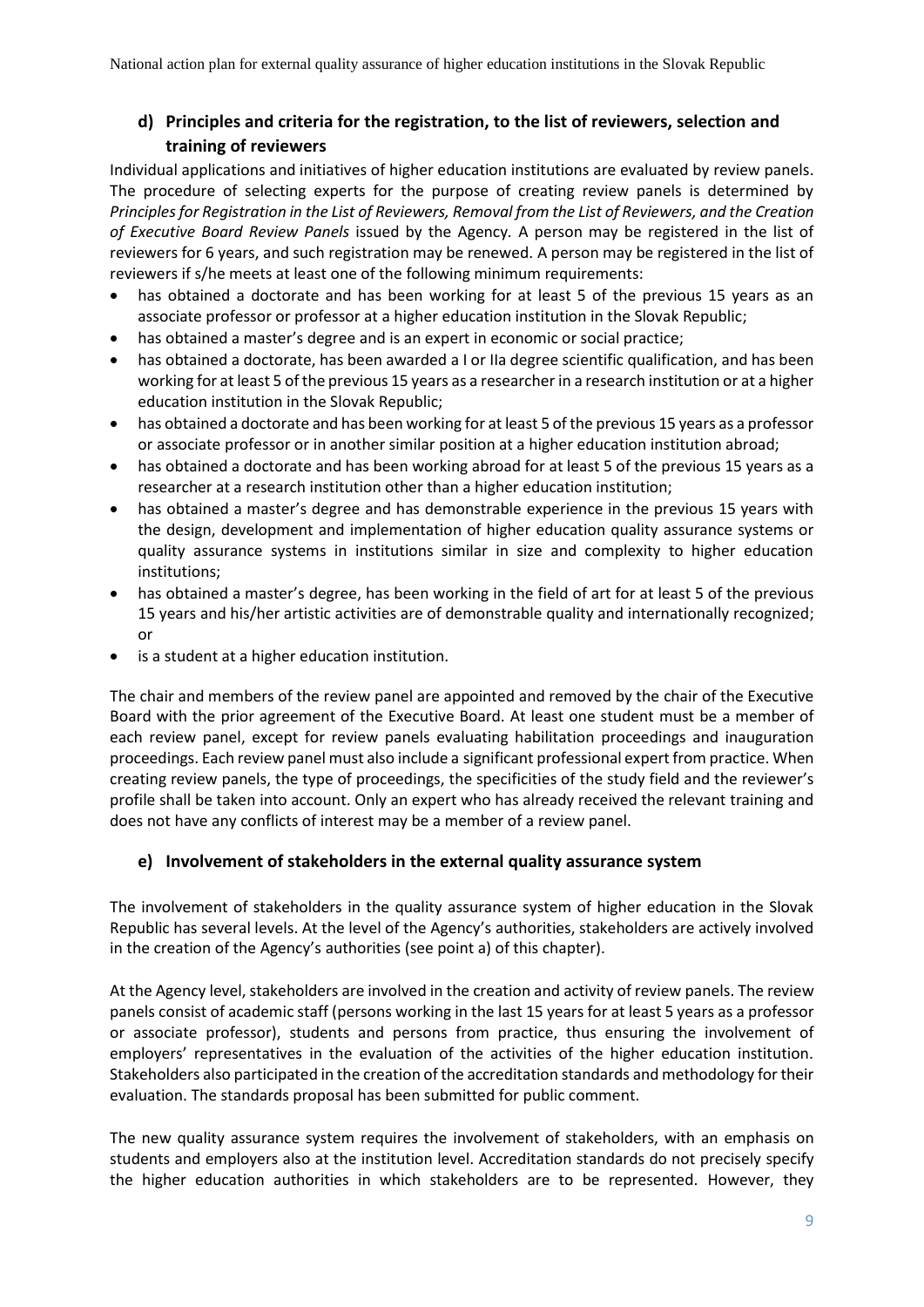determine the processes in which they participate. Students, employers and other relevant stakeholders must be involved in the preparation of the proposal of a study programme. They also participate in the approval of a study programme, but they may not be the same persons as those involved in the process of designing the study programme. Stakeholders are also involved in monitoring the delivery of a study programme.

## <span id="page-10-0"></span>**2. Priority areas of the action plan**

#### <span id="page-10-1"></span>**2.1 Context of the current state of external quality assurance development in the Slovak Republic**

The current period can be characterized by extensive changes in the quality assurance of higher education at Slovak higher education institutions. In the previous system, the study programmes were individually approved by the central accreditation body - Accreditation Commission, and the decisions were signed by the Minister of Education. The emphasis was placed on the formal fulfillment of accreditation criteria rather than on building a quality assurance system and quality culture.

The basis for the change in the quality assurance system was the adoption of the Act on Quality Assurance in Higher Education in 2018 by the National Council of the Slovak Republic. This Act introduced a legal framework respecting the architecture of the ESG 2015, based on which the Agency was constituted. The Agency subsequently prepared and issued accreditation standards with effect from 1 September 2020, a methodology for their evaluation and, based on these documents, began to guide higher education institutions in implementing their internal quality assurance systems following the ESG 2015.

Currently, higher education institutions are undergoing a phase of implementation and compliance with the wording of standards and are adjusting study programmes and internal systems to ensure that they comply with the standards by 1 September 2022. Subsequently, the Agency will verify the compliance of the internal systems of higher education institutions with the standards and their overall effectiveness.

Pursuant to the Act, the Agency is to provide for 13 different types of proceedings in relation to higher education institutions. In 2020, the Agency introduced and implemented the first two types of proceedings related to the evaluation of the elimination of deficiencies in recent accreditations imposed on specific institutions. At present, the introduction and implementation of four other types of proceedings related to the accreditation of individual study programmes or their modifications and proceedings on the Agency's initiative is in progress.

In the second half of 2021, proceedings related to the evaluation of the compliance of higher education systems with the standards will be prepared and implemented, thus completing a substantial part of the initial implementation of evaluations and proceedings following the ESG 2015 and the adopted Act. Systematic mechanisms for monitoring and supervising compliance with standards will be put in place on an ongoing basis.

At present, the Agency focuses on the following activities:

1. In the summer of 2020, the Agency issued accreditation standards and subsequently in the third quarter of 2020 explained their relationship with the ESG 2015 and the provisions of the Act in the form of an online conference, the record of which is available to higher education institutions. The proper understanding of standards is an important condition for their successful implementation in institutions. Therefore, individual and thematic consultations continue to take place with over 300 participants from institutions. The Agency also organizes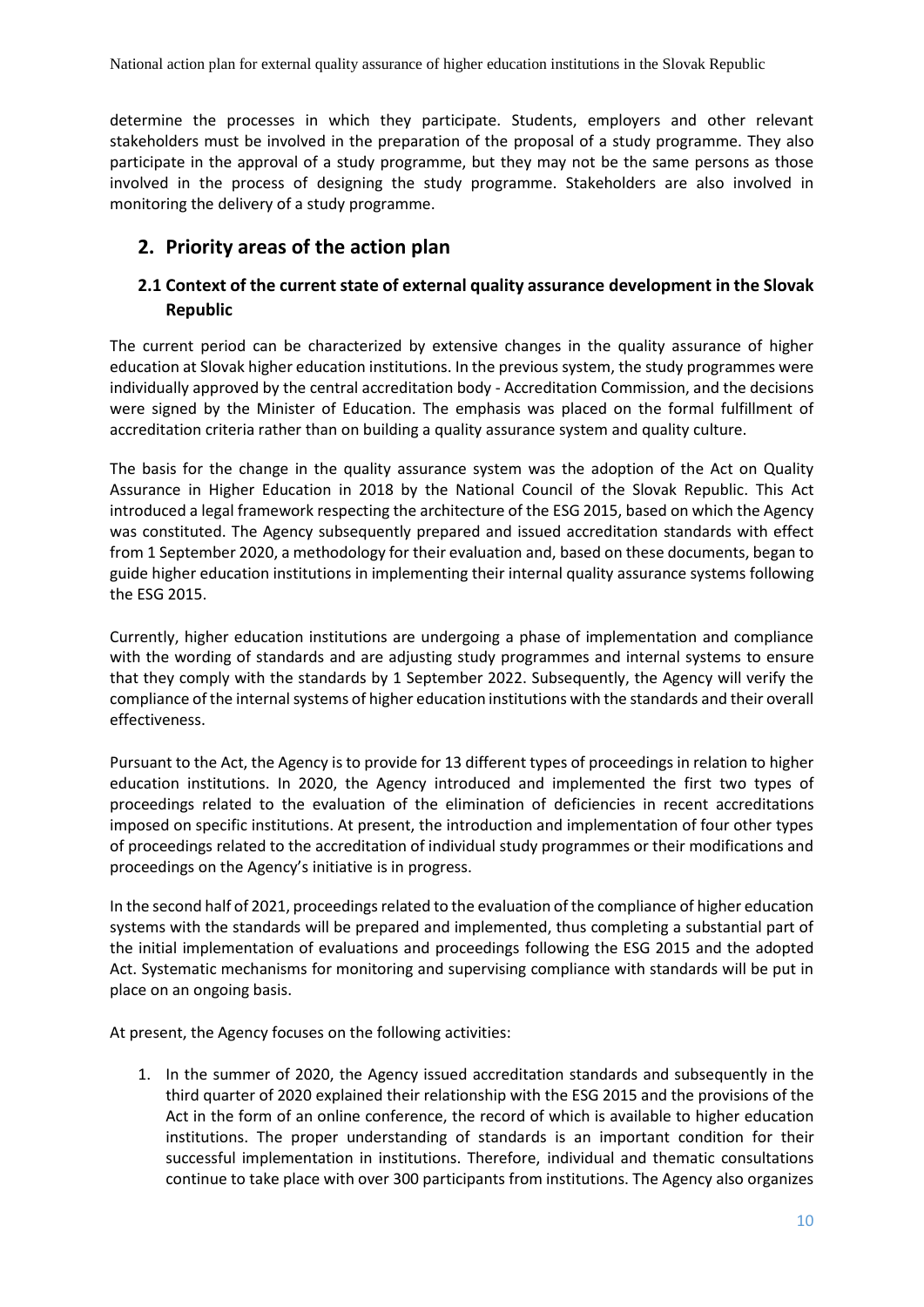professional events on specific topics in cooperation with external partners, such as the Student Council of Higher Education Institutions and the Human Resources Professionals Association.

- 2. In the first quarter of 2021, the Agency prepared tools for submitting applications for the accreditation of study programmes by institutions in the online environment. The Agency subsequently prepares technical tools for the electronic support of reviewers so that it can handle large numbers of proceedings with severely limited administrative capacity.
- 3. The Agency has identified the insufficient coverage of several fields of study by reviewers in the list of reviewers and is seeking procedures for the targeted recruitment of reviewers, preferably from abroad.
- 4. The Agency is searching for opportunities to obtain views on the quality of education from students and is preparing their systematic collection through the student satisfaction survey.
- 5. The Agency is gradually building the elements of its quality assurance system for its activities to close the system as a functional unit with effective feedback in the short term.
- 6. The Agency has gradually put in place processes to evaluate how higher education institutions eliminate deficiencies resulting from decisions taken in relation to their previous accreditations, complying with existing study programmes with the standards and modifying accredited new study programmes with the prior consent of the Agency.
- 7. The Agency is gradually introducing processes by which higher education institutions may request the evaluation of the compliance of the internal system with the standards and the accreditation of habilitation proceedings and inauguration proceedings.
- 8. The Agency shall put in place processes to evaluate, monitor and supervise the delivery of new study programmes with the standards.

#### <span id="page-11-0"></span>**2.2 Priority areas**

In the current phase of implementation of the new quality assurance system, the following most important challenges have been identified:

**1. Explaining the principles and strengthening the internal quality assurance systems at higher education institutions in the Slovak Republic**

As the Slovak Republic is in a period of transition to a new quality assurance system, higher education institutions are being forced to streamline their processes. The Agency shall provide the highest possible level of quality and efficiency in guiding higher education institutions. It is, therefore, necessary to take steps to communicate more effectively with institutions and the public.

**2. Level of stakeholder involvement in quality assurance at higher education institutions**

The insufficient level of involvement of stakeholders, especially from the ranks of employers in quality assurance and their readiness for expected activities in this area, was identified as one of the key problem areas. The emphasis will also need to be placed on the involvement of internal stakeholders such as students.

**3. Quality of experts**' **activities – reviewers of external quality assurance of higher education**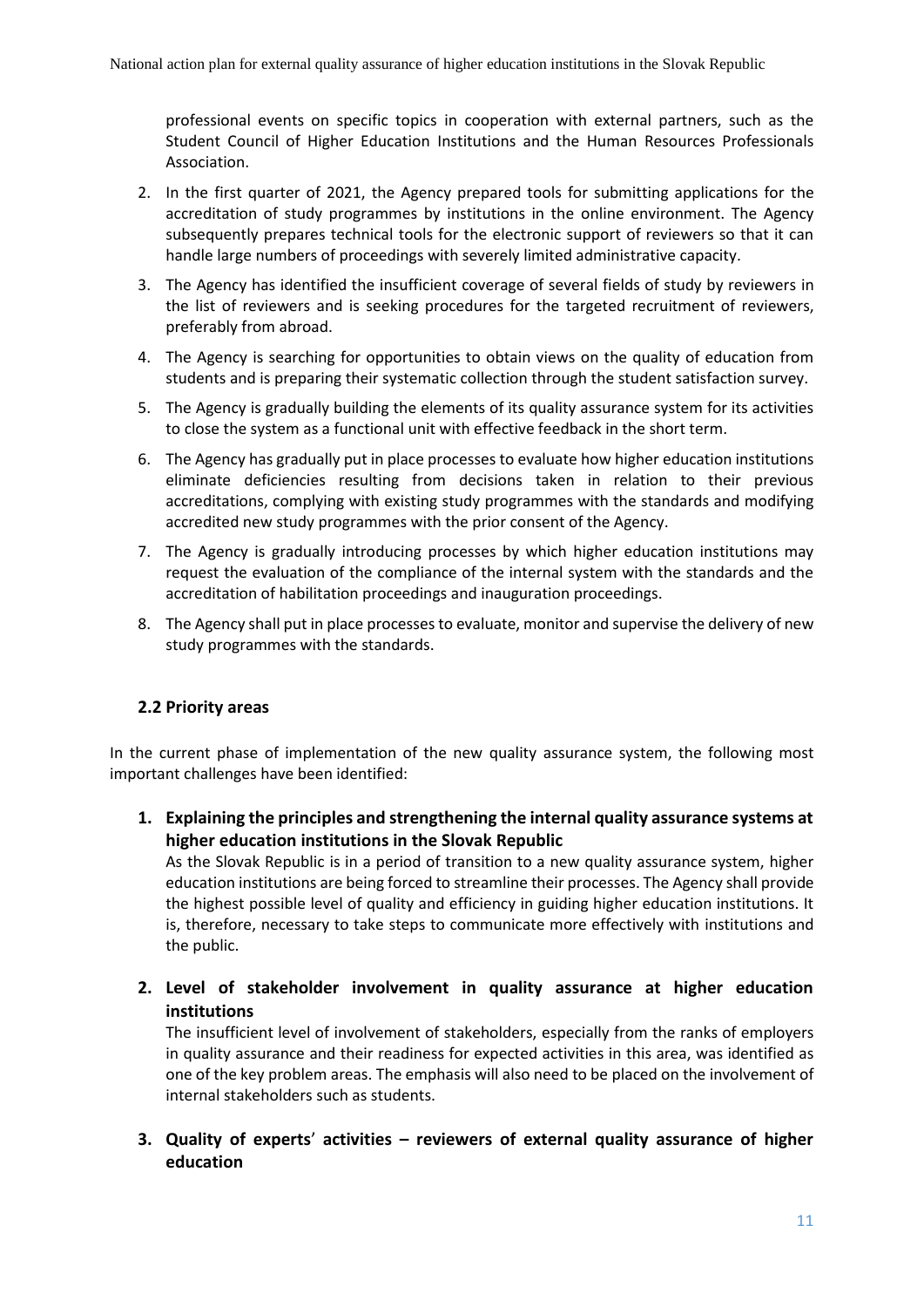The professionalism and transparency of the activities of experts is an important basis for building the Agency's authority. In this area, it is necessary to ensure the selection of experts rather than the recruitment, the quality training of experts (generally and individually focused) ensuring objective evaluation and the coordination of their activities, by establishing an international focus on their acquisition.

#### **4. Ensuring the effective performance of the Agency**

The Agency, as a new public-law institution, is creating and implementing its processes for the first time. In order to ensure trust in the Agency, the transparency of its processes, and the effectiveness of its external quality assurance, it is necessary to strengthen its internal processes, and regularly evaluate its strengths and weaknesses and respond to these findings with concrete action.

#### **5. Building confidence**

 $\overline{a}$ 

The Slovak Republic ranks worst after Luxembourg in the European Union in terms of brain drain<sup>3</sup>. The negative media image of the quality of Slovak higher education institutions contributes to this to a large extent. Therefore, the Agency has the potential to help reverse this trend and build confidence in Slovak institutions and the quality assurance system. This can be achieved through the correct establishment and implementation of standards, transparency and education in decision-making on the quality of education.

In order to achieve the results in the above priority areas, the following activity steps, objectives expressed by measurable indicators (desired outcomes), timeline, and responsible actors have been established.

<sup>&</sup>lt;sup>3</sup> OECD: Education at Glance 2020. [https://www.oecd-ilibrary.org/docserver/69096873](https://www.oecd-ilibrary.org/docserver/69096873-en.pdf?expires=1620627371&id=id&accname=guest&checksum=0462B472C0BBED39FD21BEA0A80D57F8) [en.pdf?expires=1620627371&id=id&accname=guest&checksum=0462B472C0BBED39FD21BEA0A80D57F8](https://www.oecd-ilibrary.org/docserver/69096873-en.pdf?expires=1620627371&id=id&accname=guest&checksum=0462B472C0BBED39FD21BEA0A80D57F8)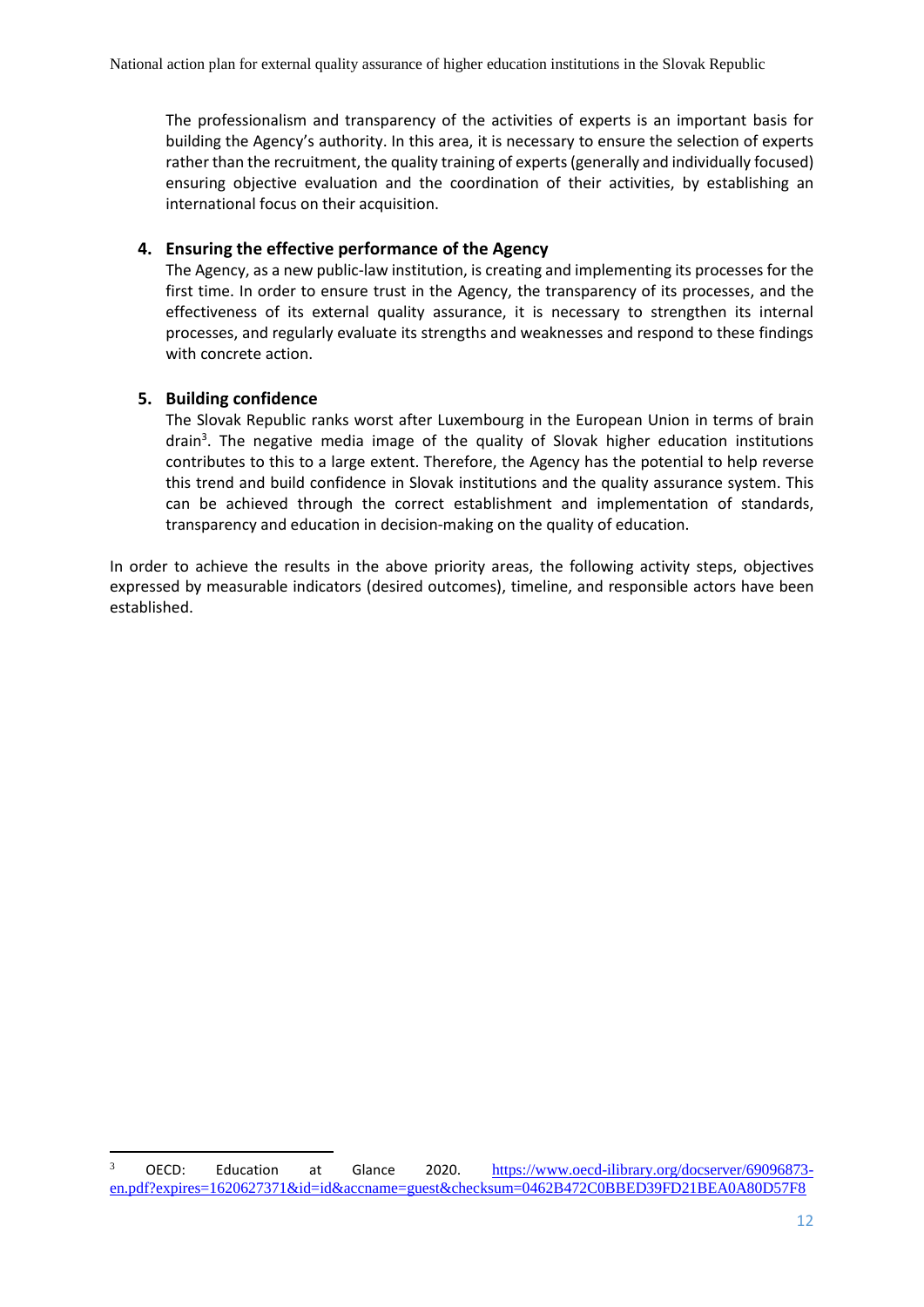| 1. Explaining the principles and strengthening the internal quality assurance systems at higher education institutions in the Slovak |
|--------------------------------------------------------------------------------------------------------------------------------------|
| Republic                                                                                                                             |

<span id="page-13-0"></span>

| <b>Priority action</b>                                                                                                                                                                          | <b>Activity steps</b>                                                                                                                                            | <b>Desired outcome</b>                                                                                                     | Timeline, responsible actors                                                                                                          |
|-------------------------------------------------------------------------------------------------------------------------------------------------------------------------------------------------|------------------------------------------------------------------------------------------------------------------------------------------------------------------|----------------------------------------------------------------------------------------------------------------------------|---------------------------------------------------------------------------------------------------------------------------------------|
| 1.1. Provide thematic consultations<br>to higher education institutions on                                                                                                                      | • professional consultations for<br>experts in higher education                                                                                                  | carrying out at least 6 thematic<br>$\bullet$<br>consultations                                                             | March 2021 - March 2022                                                                                                               |
| guidelines and interpretation of<br>standards and technical support for<br>the application process                                                                                              | institutions in the Slovak Republic                                                                                                                              | involving at least 200 participants<br>$\bullet$<br>in the higher education<br>environment in the Slovak<br>Republic       | Slovak Accreditation Agency for Higher<br>Education                                                                                   |
| 1.2. Organize professional events<br>that support higher education<br>institutions in the process of the<br>compliance their internal systems<br>and in the modification of study<br>programmes | • holding a conference and another<br>event for experts from higher<br>education institutions in the Slovak<br>Republic                                          | holding 2 professional events per<br>$\bullet$<br>year                                                                     | March 2021 - March 2022<br>Slovak Accreditation Agency for Higher<br>Education                                                        |
| 1.3. Provide an interpretation of the<br>standards in the form of frequently<br>asked questions and answers                                                                                     | • creating an interface on the<br>Agency's website, publication of<br>questions and answers, their<br>continuous replenishment and<br>updating                   | a functional interface on the<br>$\bullet$<br>Agency's website<br>published questions and answers,<br>continuously updated | from March 2021 continuously<br>Slovak Accreditation Agency for Higher<br>Education                                                   |
| 1.4. Ensure uniform interpretation of<br>standards                                                                                                                                              | • performing internal seminars or<br>similar events                                                                                                              | performing at least 4 workshop/<br>$\bullet$<br>seminar events                                                             | March 2021 - March 2022<br>Slovak Accreditation Agency for Higher<br>Education                                                        |
| 1.5. Financial support for institutions<br>meeting the set conditions in the<br>implementation of the design of an<br>internal quality system for quality<br>assurance in higher education      | • call from the Operational<br>Programme Human Resources to<br>support higher education<br>institution projects for the<br>development of the internal<br>system | number of supported higher<br>$\bullet$<br>education institutions                                                          | $2021 - 2022$<br>Ministry of Education, Science, Research<br>and Sport of the Slovak Republic<br>Publication of the call in June 2021 |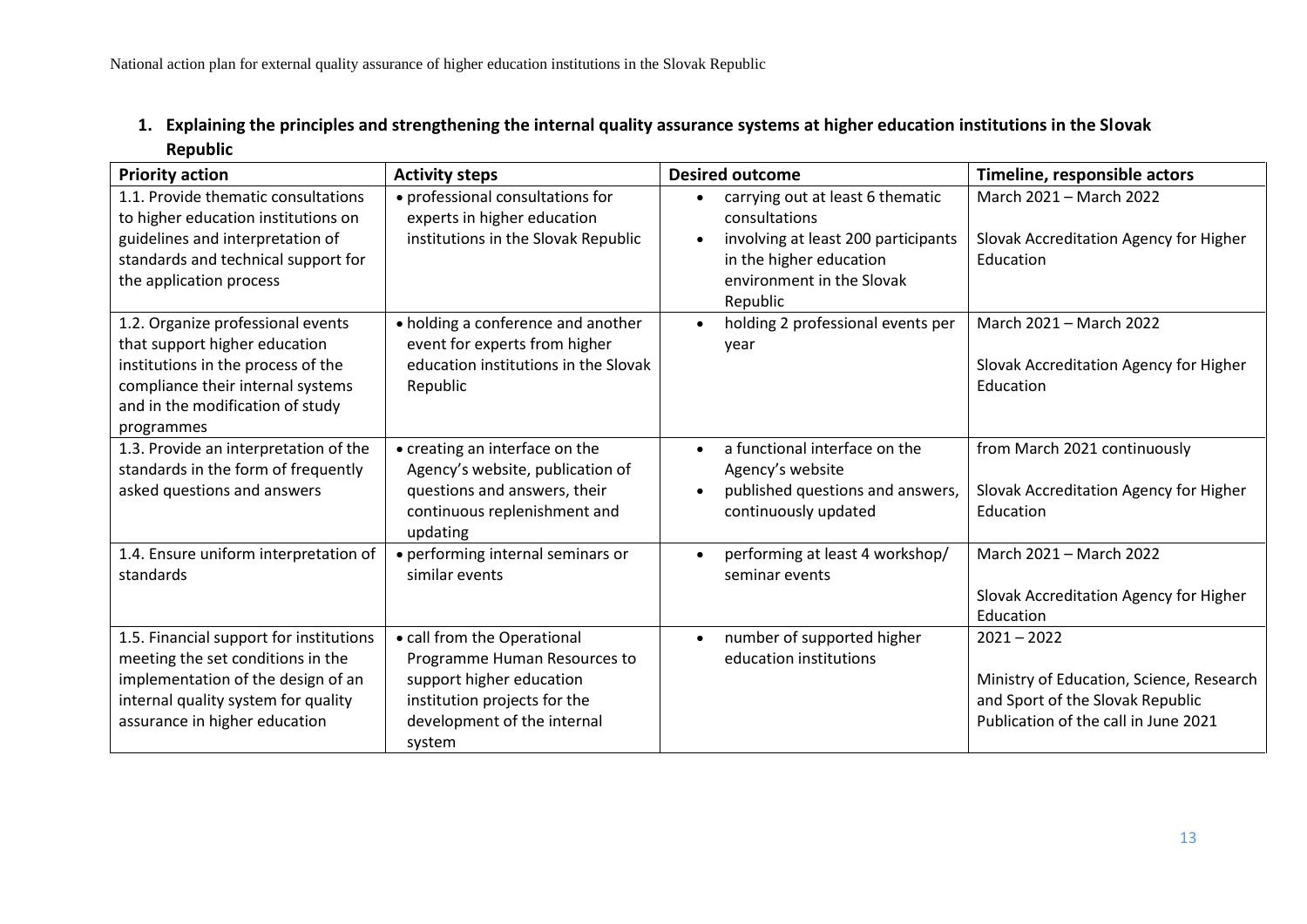| <b>Priority action</b>                                                                                               | <b>Activity steps</b>                                                                                                                                                                                                                                                                                                                           | <b>Desired outcome</b>                                                                                                                                                | Timeline, responsible actors                                                   |
|----------------------------------------------------------------------------------------------------------------------|-------------------------------------------------------------------------------------------------------------------------------------------------------------------------------------------------------------------------------------------------------------------------------------------------------------------------------------------------|-----------------------------------------------------------------------------------------------------------------------------------------------------------------------|--------------------------------------------------------------------------------|
| 2.1. Increase the involvement of<br>employers in the quality assurance<br>system at higher education<br>institutions | • raising awareness of the quality<br>assurance system among<br>employers<br>• workshops and seminars targeted<br>at employers<br>• regular communication with<br>employers and employers'<br>associations<br>• organizing meetings between<br>higher education institutions and<br>employers for the exchange of<br>experiences and discussion | increasing the number of<br>$\bullet$<br>reviewers from the practice<br>registered in the list of reviewers<br>organizing regular meetings (at<br>least twice a year) | March 2021 - March 2022<br>Slovak Accreditation Agency for Higher<br>Education |
| 2.2. Increasing the number of<br>students involved in quality<br>assurance systems                                   | • preparation of future student<br>reviewers<br>• training of student reviewers<br>• raising awareness of the quality<br>assurance system among students<br>• communication with students,<br>workshops for students                                                                                                                            | number of trained student<br>reviewers<br>number of events for students in<br>the field of quality assurance                                                          | March 2021 - March 2022<br>Slovak Accreditation Agency for Higher<br>Education |
| 2.3. Carrying out the student<br>satisfaction survey                                                                 | • preparation, carrying out and<br>evaluation of a broader systematic<br>survey of students' views on higher<br>education                                                                                                                                                                                                                       | number of students participating<br>in the survey                                                                                                                     | March 2021 - March 2022<br>Slovak Accreditation Agency for Higher<br>Education |

**2. Level of stakeholder involvement in quality assurance at higher education institutions**

## <span id="page-14-0"></span>**3. Quality of experts' activities – reviewers of external quality assurance of higher education**

<span id="page-14-1"></span>

| <b>Priority action</b>               | <b>Activity steps</b>                 | <b>Desired outcome</b>        | Timeline, responsible actors           |
|--------------------------------------|---------------------------------------|-------------------------------|----------------------------------------|
| 3.1. Optimize feedback on the        | • improving tools for providing       | feedback on the Agency's      | until January 2022                     |
| activity of reviewers and propose    | feedback from reviewers and their     | proceedings in 2021           |                                        |
| measures to improve their activities | activities, evaluating this feedback, | proposal of measures based on | Slovak Accreditation Agency for Higher |
|                                      | and proposing measures                | this feedback                 | Education                              |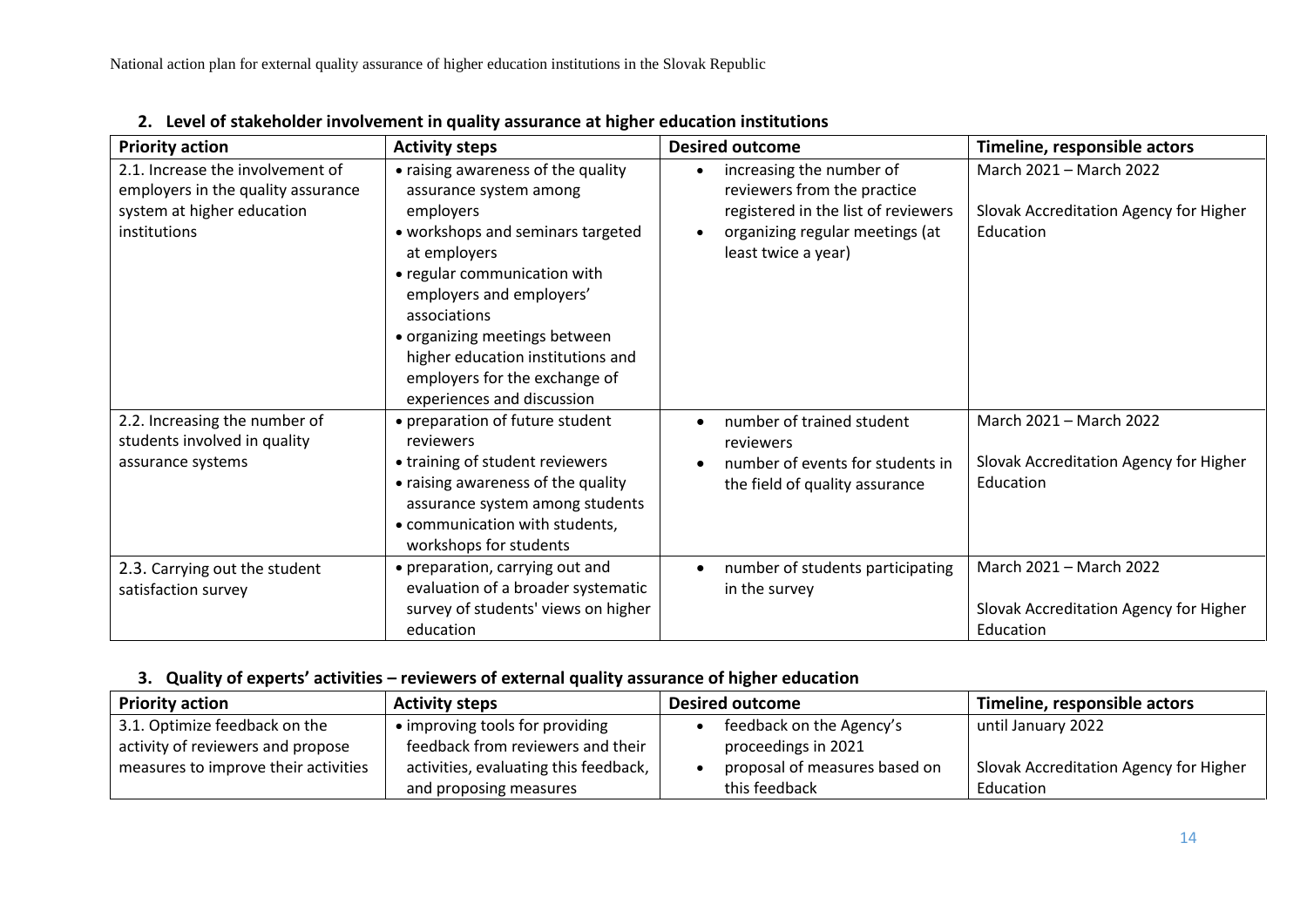| 3.2. Look for inspiration and<br>experience in quality assurance<br>abroad                                                                     | • exchanging experience and best<br>practices in the area of external<br>quality assurance                                                                    | communication with quality<br>$\bullet$<br>assurance agencies abroad                                                                                                                                                                                                                      | until March 2022<br>Slovak Accreditation Agency for Higher<br>Education        |
|------------------------------------------------------------------------------------------------------------------------------------------------|---------------------------------------------------------------------------------------------------------------------------------------------------------------|-------------------------------------------------------------------------------------------------------------------------------------------------------------------------------------------------------------------------------------------------------------------------------------------|--------------------------------------------------------------------------------|
| 3.3. Improve the selection of<br>reviewers for registration in the list<br>of reviewers and the selection of<br>reviewers for the review panel | • active searching for suitable<br>reviewers in the Slovak Republic<br>and abroad, improving internal<br>procedures                                           | registration of at least 90 new<br>persons in the list of reviewers<br>without ties to the higher<br>education institutions<br>environment in the Slovak<br>Republic<br>elaboration of the methodology<br>of internal evaluation for<br>reviewers (their erudition,<br>approach to work ) | March 2021 - March 2022<br>Slovak Accreditation Agency for Higher<br>Education |
| 3.4. Improve the training of<br>reviewers - optimize the instruction<br>system                                                                 | • updating the training/instruction<br>module for the training of<br>reviewers with regard to various<br>stakeholders represented in the<br>list of reviewers | innovated training/instruction<br>$\bullet$<br>module with feedback from<br>reviewers<br>evaluation of feedback from the<br>reviewers and their satisfaction<br>with the preparation for the<br>evaluation process                                                                        | until May 2021<br>Slovak Accreditation Agency for Higher<br>Education          |

## **4. Ensuring the effective performance of the Agency**

<span id="page-15-0"></span>

| <b>Priority action</b>               | <b>Activity steps</b>              | <b>Desired outcome</b>            | Timeline, responsible actors           |
|--------------------------------------|------------------------------------|-----------------------------------|----------------------------------------|
| 4.1. Strengthen the quality of the   | • ensuring the professional        | evaluation of the professional    | February 2021 - March 2022             |
| Agency's institutional capacity to   | development of the Agency's staff, | growth plan of the Agency's staff |                                        |
| ensure the proceedings and optimize  | stabilizing the Agency's staff     | and proposal measures             | Slovak Accreditation Agency for Higher |
| the Agency's organizational          | structure                          |                                   | Education                              |
| structure                            |                                    |                                   |                                        |
| 4.2. Extend the Agency's information | • building a module supporting the | functional module of the          | until September 2021                   |
| system                               | evaluation of internal quality     | information system                |                                        |
|                                      |                                    |                                   |                                        |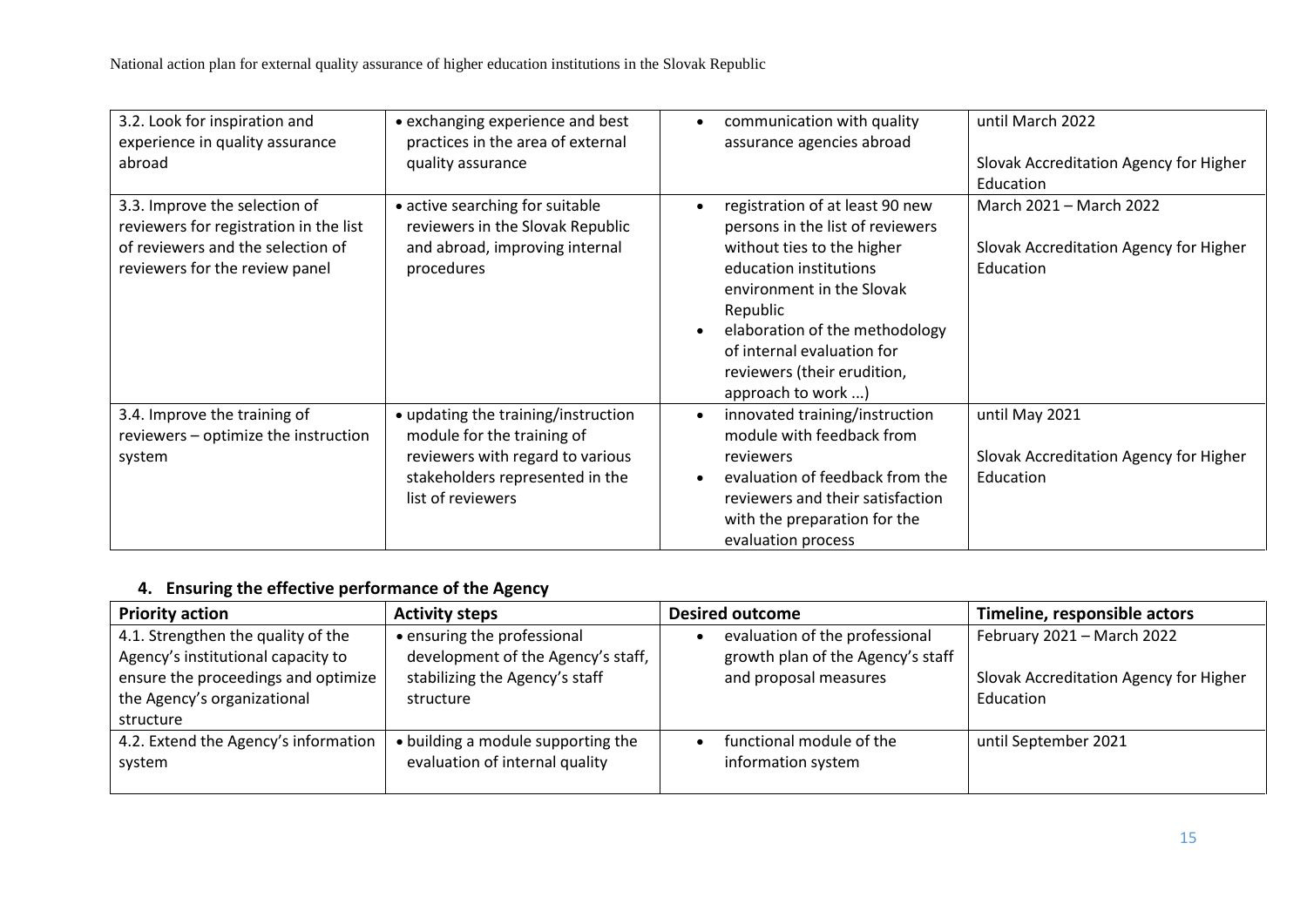|                                                                                    | assurance systems of higher<br>education institutions                                                                                                |                                                                                             | Slovak Accreditation Agency for Higher<br>Education                     |
|------------------------------------------------------------------------------------|------------------------------------------------------------------------------------------------------------------------------------------------------|---------------------------------------------------------------------------------------------|-------------------------------------------------------------------------|
| 4.3. Improve support from expert<br>and analytical activities                      | • preparation of analytical outputs in<br>the context of quality assurance in<br>higher education                                                    | thematic analysis<br>outputs of a pilot survey of<br>student satisfaction                   | until March 2022<br>Slovak Accreditation Agency for Higher<br>Education |
| 4.4. Systematize the Agency's<br>internal quality assurance<br>procedures          | • implementation of the Agency's<br>internal procedures for quality<br>assurance of the Agency's activities                                          | updated internal regulations<br>preparing a preliminary audit of<br>the Agency's procedures | until March 2022<br>Slovak Accreditation Agency for Higher<br>Education |
| 4.5. Prepare the Agency for full<br>membership in ENQA and<br>registration in EQAR | • carrying out a preliminary audit of<br>the Agency's procedures and<br>elaborating a proposal of<br>measures following the results of<br>this audit | evaluation of the preliminary<br>audit<br>adoption of a plan of<br>measures                 | until March 2022<br>Slovak Accreditation Agency for Higher<br>Education |

# **5. Building confidence**

<span id="page-16-0"></span>

| <b>Priority action</b>              | <b>Activity steps</b>               | <b>Desired outcome</b>     | Timeline, responsible actors            |
|-------------------------------------|-------------------------------------|----------------------------|-----------------------------------------|
| 5.1. Transparent public information | • development of institutional      | published applications and | until March 2022                        |
|                                     | processes for publishing            | decisions                  |                                         |
|                                     | applications and decisions          |                            | Slovak Accreditation Agency for Higher  |
|                                     | • popularizing presentation of      |                            | Education                               |
|                                     | quality assurance principles        |                            |                                         |
| 5.2. Systematic information         | • modification and extension of the | web interface traffic      | until April 2022                        |
| management and access to study      | functionality of the study          |                            |                                         |
| programmes                          | programmes and study fields         |                            | Ministry of Education, Science,         |
|                                     | register                            |                            | Research and Sports of the Slovak       |
|                                     |                                     |                            | Republic in cooperation with the Slovak |
|                                     |                                     |                            | <b>Accreditation Agency for Higher</b>  |
|                                     |                                     |                            | Education                               |